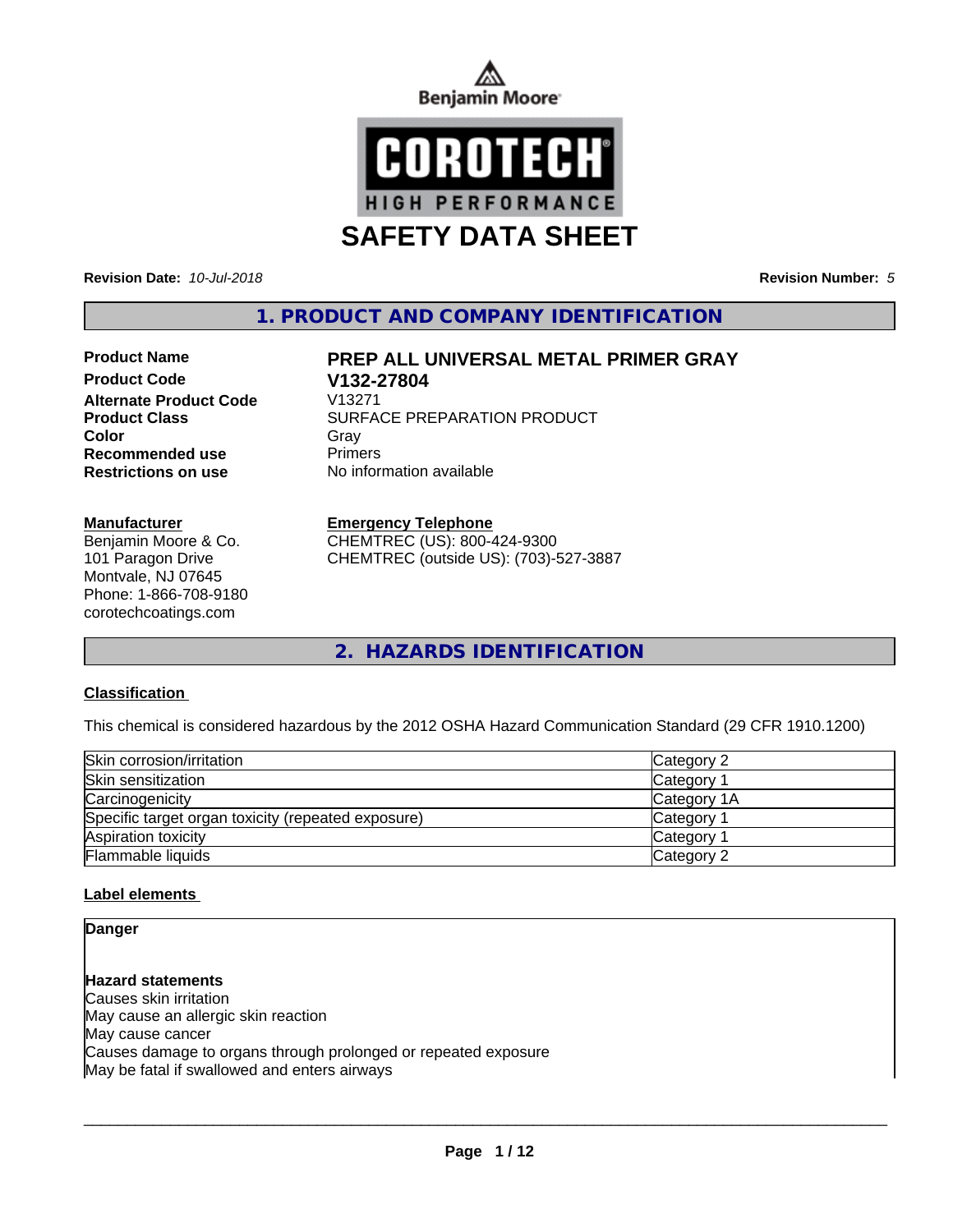Highly flammable liquid and vapor



**Appearance** liquid **Odor** solvent

#### **Precautionary Statements - Prevention**

Obtain special instructions before use Do not handle until all safety precautions have been read and understood Use personal protective equipment as required Wash face, hands and any exposed skin thoroughly after handling Contaminated work clothing should not be allowed out of the workplace Wear protective gloves Do not breathe dust/fume/gas/mist/vapors/spray Do not eat, drink or smoke when using this product Keep away from heat, hot surfaces, sparks, open flames and other ignition sources. No smoking Keep container tightly closed Ground/bond container and receiving equipment Use explosion-proof electrical/ventilating/lighting/equipment Use only non-sparking tools Take precautionary measures against static discharge

#### **Precautionary Statements - Response**

IF exposed or concerned: Get medical advice/attention **Skin** If skin irritation or rash occurs: Get medical advice/attention IF ON SKIN (or hair): Remove/Take off immediately all contaminated clothing. Rinse skin with water/shower Wash contaminated clothing before reuse **Ingestion** IF SWALLOWED: Immediately call a POISON CENTER or doctor/physician Do NOT induce vomiting **Fire** In case of fire: Use CO2, dry chemical, or foam for extinction

**Precautionary Statements - Storage** Store locked up

Store in a well-ventilated place. Keep cool

## **Precautionary Statements - Disposal**

Dispose of contents/container to an approved waste disposal plant

#### **Hazards not otherwise classified (HNOC)**

Rags, steel wool or waste soaked with this product may spontaneously catch fire if improperly discarded

#### **Other information**

No information available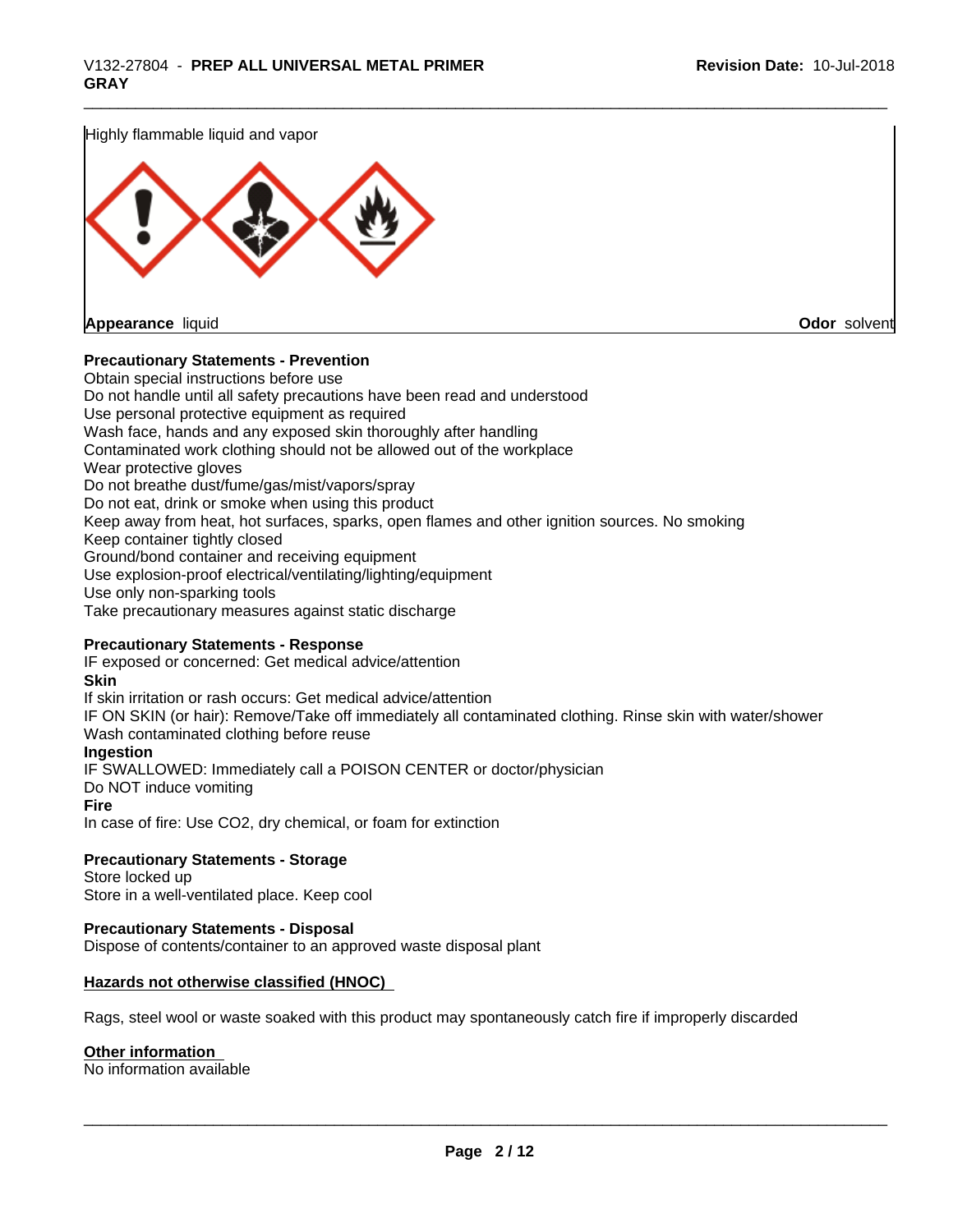# **3. COMPOSITION INFORMATION ON COMPONENTS**

| <b>Chemical name</b>                       | CAS No.        | Weight-% |
|--------------------------------------------|----------------|----------|
| Silica, crystalline                        | 14808-60-7     | 25       |
| Talc                                       | 14807-96-6     | 25       |
| Xvlene                                     | 1330-20-7      | 10       |
| Petroleum ether                            | 8032-32-4      | 10       |
| Distillates, petroleum, hydrotreated light | 64742-47-8     |          |
| Titanium dioxide                           | 13463-67-7     |          |
| Ethyl benzene                              | $100 - 41 - 4$ |          |
| Stoddard solvent                           | 8052-41-3      |          |
| Solvent naphtha, petroleum, light aromatic | 64742-95-6     |          |
| Methyl ethyl ketoxime                      | 96-29-7        | 0.5      |

# **4. FIRST AID MEASURES**

#### **Description of first aid measures**

| <b>General Advice</b>                            | If symptoms persist, call a physician. Show this safety data sheet to the doctor in<br>attendance.                                                                                                                                  |
|--------------------------------------------------|-------------------------------------------------------------------------------------------------------------------------------------------------------------------------------------------------------------------------------------|
| <b>Eye Contact</b>                               | Immediately flush with plenty of water. After initial flushing, remove any contact<br>lenses and continue flushing for at least 15 minutes. Keep eye wide open while<br>rinsing. If symptoms persist, call a physician.             |
| <b>Skin Contact</b>                              | Wash off immediately with soap and plenty of water while removing all<br>contaminated clothes and shoes. If skin irritation persists, call a physician. Wash<br>clothing before reuse. Destroy contaminated articles such as shoes. |
| <b>Inhalation</b>                                | Move to fresh air. If symptoms persist, call a physician.<br>If not breathing, give artificial respiration. Call a physician immediately.                                                                                           |
| Ingestion                                        | Clean mouth with water and afterwards drink plenty of water. Do not induce<br>vomiting without medical advice. Never give anything by mouth to an unconscious<br>person. Consult a physician.                                       |
| <b>Protection Of First-Aiders</b>                | Use personal protective equipment.                                                                                                                                                                                                  |
| <b>Most Important</b><br><b>Symptoms/Effects</b> | May cause allergic skin reaction.                                                                                                                                                                                                   |
| <b>Notes To Physician</b>                        | Treat symptomatically.                                                                                                                                                                                                              |
|                                                  | 5. FIRE-FIGHTING MEASURES                                                                                                                                                                                                           |
| <b>Flammable Properties</b>                      | Vapors may travel considerable distance to a source of                                                                                                                                                                              |

ignition and flash back. Vapors may cause flash fire.

**Suitable Extinguishing Media** Foam, dry powder or water. Use extinguishing measures that are appropriate to local circumstances and the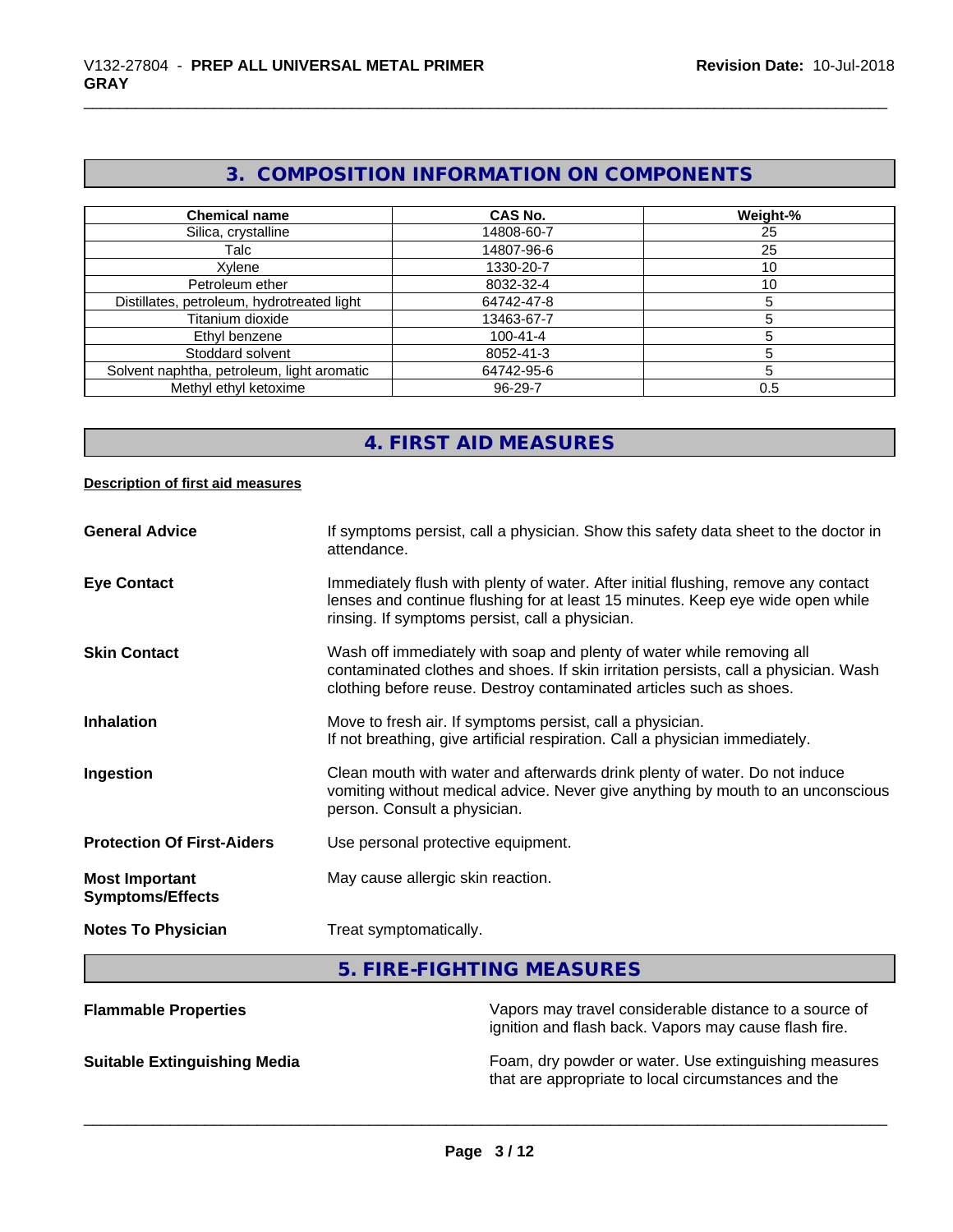|                                                                                  |                        | surrounding environment.                                                                                                                                                                                                                                                                       |                                                                                                                 |  |
|----------------------------------------------------------------------------------|------------------------|------------------------------------------------------------------------------------------------------------------------------------------------------------------------------------------------------------------------------------------------------------------------------------------------|-----------------------------------------------------------------------------------------------------------------|--|
| <b>Protective Equipment And Precautions For</b><br><b>Firefighters</b>           |                        | and full protective gear.                                                                                                                                                                                                                                                                      | As in any fire, wear self-contained breathing apparatus<br>pressure-demand, MSHA/NIOSH (approved or equivalent) |  |
| <b>Hazardous combustion products</b>                                             |                        | Burning may result in carbon dioxide, carbon monoxide<br>and other combustion products of varying composition<br>which may be toxic and/or irritating.                                                                                                                                         |                                                                                                                 |  |
| <b>Specific Hazards Arising From The Chemical</b>                                |                        | Flammable. Flash back possible over considerable<br>distance. Keep product and empty container away from<br>heat and sources of ignition. Closed containers may<br>rupture if exposed to fire or extreme heat. Thermal<br>decomposition can lead to release of irritating gases and<br>vapors. |                                                                                                                 |  |
| <b>Sensitivity To Mechanical Impact</b>                                          |                        | No                                                                                                                                                                                                                                                                                             |                                                                                                                 |  |
| <b>Sensitivity To Static Discharge</b>                                           |                        | Yes                                                                                                                                                                                                                                                                                            |                                                                                                                 |  |
| <b>Flash Point Data</b><br>Flash Point (°F)<br>Flash Point (°C)<br><b>Method</b> |                        | 50<br>10<br><b>PMCC</b>                                                                                                                                                                                                                                                                        |                                                                                                                 |  |
| <b>Flammability Limits In Air</b>                                                |                        |                                                                                                                                                                                                                                                                                                |                                                                                                                 |  |
| Lower flammability limit:<br><b>Upper flammability limit:</b>                    |                        | Not available<br>Not available                                                                                                                                                                                                                                                                 |                                                                                                                 |  |
| Health: 2<br>NFPA                                                                | <b>Flammability: 3</b> | <b>Instability: 0</b>                                                                                                                                                                                                                                                                          | <b>Special: Not Applicable</b>                                                                                  |  |
| <b>NFPA Legend</b><br>0 - Not Hazardous<br>1 - Slightly<br>2 - Moderate          |                        |                                                                                                                                                                                                                                                                                                |                                                                                                                 |  |

2 - Moderate

- 3 High
- 4 Severe

*The ratings assigned are only suggested ratings, the contractor/employer has ultimate responsibilities for NFPA ratings where this system is used.*

*Additional information regarding the NFPA rating system is available from the National Fire Protection Agency (NFPA) at www.nfpa.org.*

# **6. ACCIDENTAL RELEASE MEASURES**

| <b>Personal Precautions</b> | Remove all sources of ignition. Take precautions to prevent flashback. Ground<br>and bond all containers and handling equipment. Take precautionary measures<br>against static discharges. Ensure adequate ventilation. Avoid contact with skin,<br>eyes and clothing. Use personal protective equipment. |
|-----------------------------|-----------------------------------------------------------------------------------------------------------------------------------------------------------------------------------------------------------------------------------------------------------------------------------------------------------|
| <b>Other Information</b>    | Prevent further leakage or spillage if safe to do so. Do not allow material to<br>contaminate ground water system. Prevent product from entering drains. Do not<br>flush into surface water or sanitary sewer system. Local authorities should be                                                         |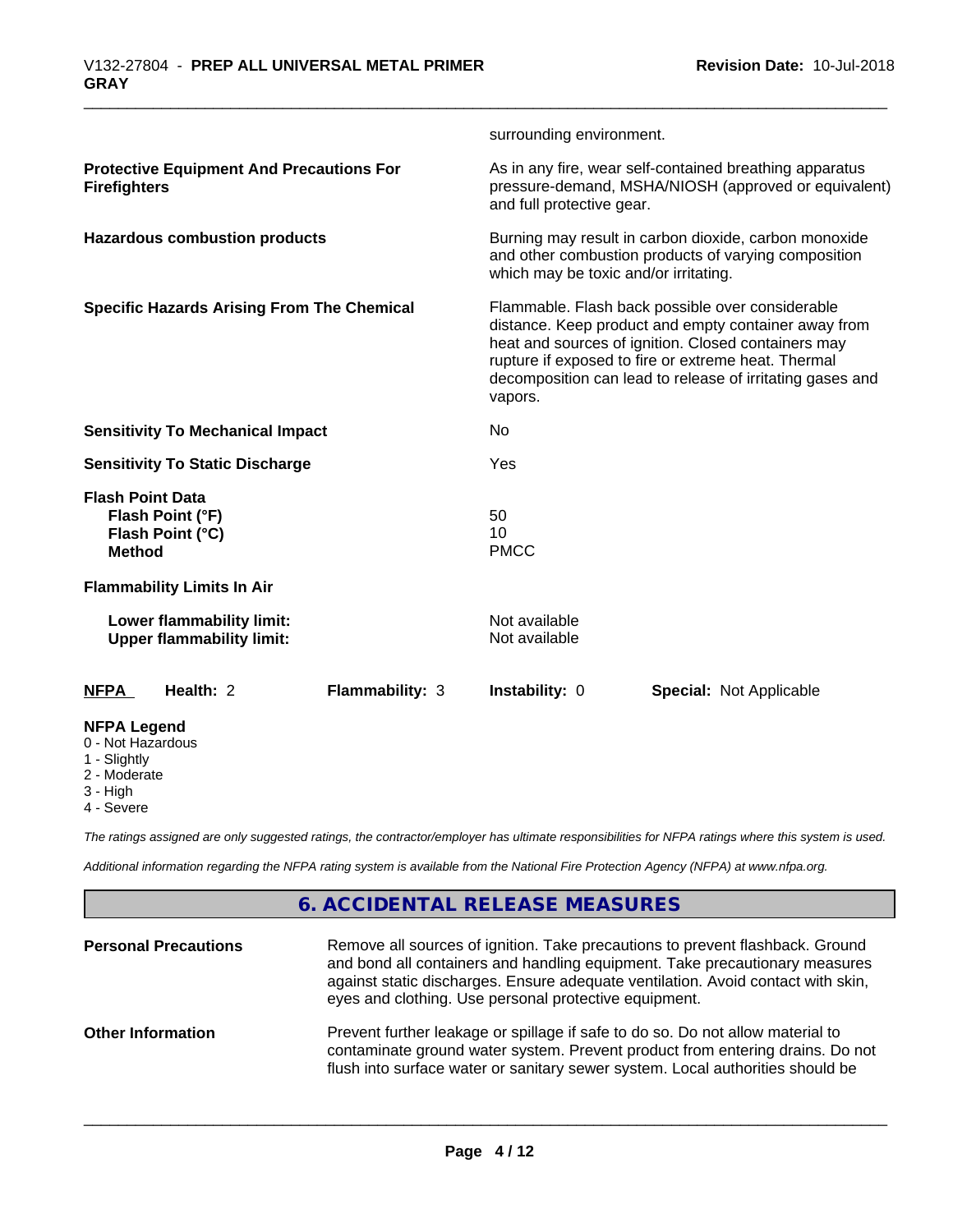|                                  | advised if significant spillages cannot be contained.                                                                                                                                                                                                                                                                                                                                                                                          |
|----------------------------------|------------------------------------------------------------------------------------------------------------------------------------------------------------------------------------------------------------------------------------------------------------------------------------------------------------------------------------------------------------------------------------------------------------------------------------------------|
| <b>Environmental precautions</b> | See Section 12 for additional Ecological Information.                                                                                                                                                                                                                                                                                                                                                                                          |
| <b>Methods for Cleaning Up</b>   | Dam up. Soak up with inert absorbent material. Use a non-sparking or explosion<br>proof means to transfer material to a sealed, appropriate container for disposal.<br>Clean contaminated surface thoroughly.                                                                                                                                                                                                                                  |
|                                  | 7. HANDLING AND STORAGE                                                                                                                                                                                                                                                                                                                                                                                                                        |
| <b>Handling</b>                  | Avoid contact with skin, eyes and clothing. Wear personal protective equipment.<br>Do not breathe vapors or spray mist. Use only in ventilated areas. Prevent vapor<br>build-up by providing adequate ventilation during and after use.                                                                                                                                                                                                        |
|                                  | Take precautionary measures against static discharges. To avoid ignition of<br>vapors by static electricity discharge, all metal parts of the equipment must be<br>grounded. Keep away from heat, sparks and flame. Do not smoke. Extinguish all<br>flames and pilot lights, and turn off stoves, heaters, electric motors and other<br>sources of ignition during use and until all vapors are gone. Ignition and/or flash<br>back may occur. |
| <b>Storage</b>                   | Keep containers tightly closed in a dry, cool and well-ventilated place. Keep away<br>from heat. Keep away from open flames, hot surfaces and sources of ignition.<br>Keep in properly labeled containers. Keep out of the reach of children.                                                                                                                                                                                                  |
|                                  | <b>DANGER</b> - Rags, steel wool or waste soaked with this product may<br>spontaneously catch fire if improperly discarded. Immediately after use, place<br>rags, steel wool or waste in a sealed water-filled metal container.                                                                                                                                                                                                                |
| <b>Incompatible Materials</b>    | Incompatible with strong acids and bases and strong oxidizing agents.                                                                                                                                                                                                                                                                                                                                                                          |
|                                  | Technical measures/Precautions Ensure adequate ventilation. Use only where airflow will keep vapors from building<br>up in or near the work area in adjoining rooms. Comply with all national, state, and<br>local codes pertaining to the storage, handling, dispensing and disposal of<br>flammable liquids.                                                                                                                                 |
|                                  | Dissipate static electricity during transfer by grounding and bonding containers<br>and equipment before transferring material. All equipment should be non-sparking<br>and explosion proof. Use explosion proof electrical equipment for ventilation,<br>lighting and material handling.                                                                                                                                                      |

# **8. EXPOSURE CONTROLS/PERSONAL PROTECTION**

# **Exposure Limits**

| <b>Chemical name</b> | <b>ACGIH TLV</b>                | <b>OSHA PEL</b>             |
|----------------------|---------------------------------|-----------------------------|
| Silica, crystalline  | $0.025$ mg/m <sup>3</sup> - TWA |                             |
| Talc                 | $2 \text{ mg/m}^3$ - TWA        | 20 mppcf - TWA              |
| Xvlene               | 100 ppm - TWA                   | 100 ppm - TWA               |
|                      | 150 ppm - STEL                  | 435 mg/m <sup>3</sup> - TWA |
| Titanium dioxide     | 10 mg/m <sup>3</sup> - TWA      | 15 mg/m $3$ - TWA           |
| Ethyl benzene        | 20 ppm - TWA                    | 100 ppm - TWA               |
|                      |                                 | 435 mg/m <sup>3</sup> - TWA |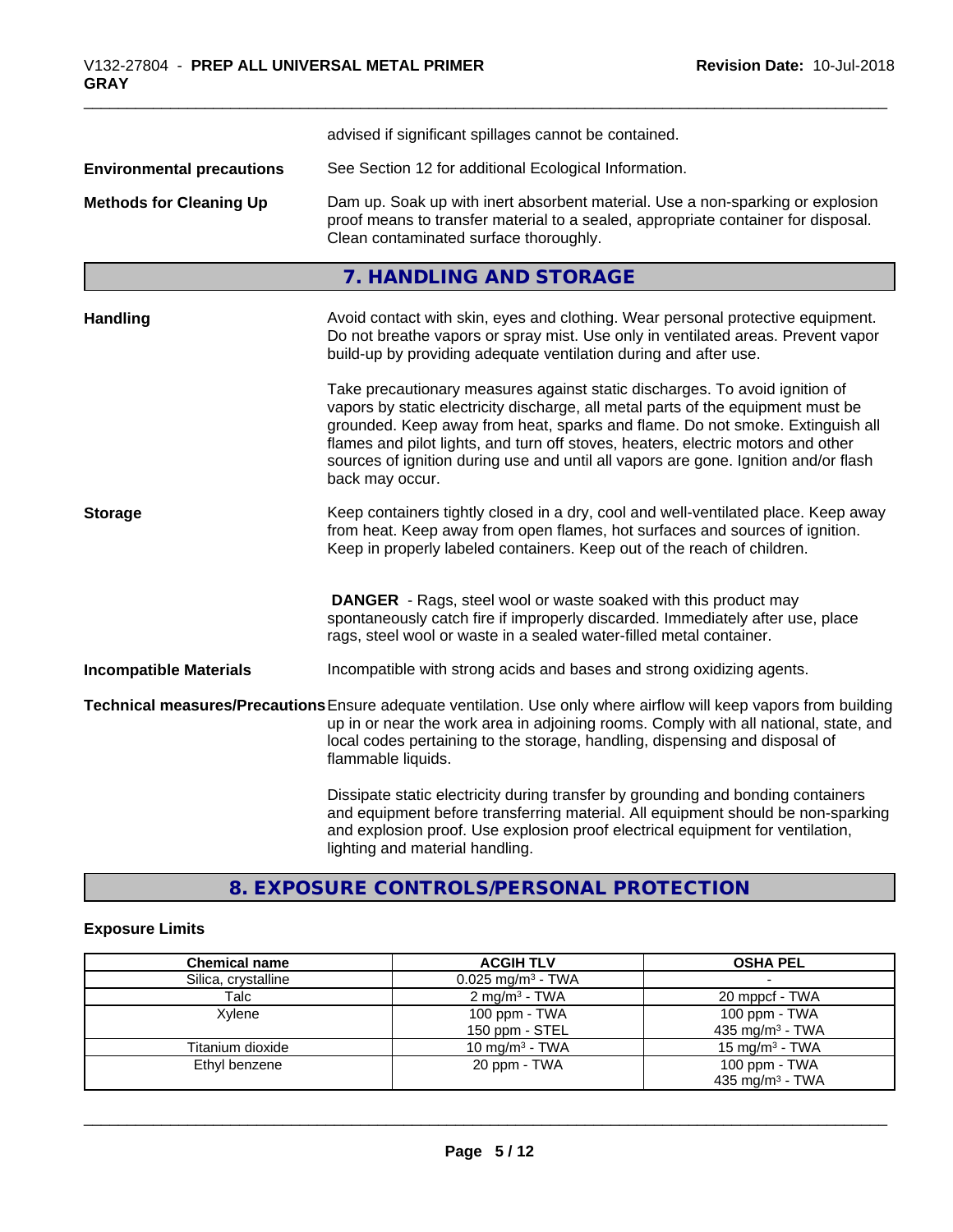| Stoddard solvent                                                                                                                                                                           |                                                                                                                                                                                                                                                                                                                                                                                                                                                       | 100 ppm - TWA                                                                                                                       | 500 ppm - TWA<br>2900 mg/m <sup>3</sup> - TWA |
|--------------------------------------------------------------------------------------------------------------------------------------------------------------------------------------------|-------------------------------------------------------------------------------------------------------------------------------------------------------------------------------------------------------------------------------------------------------------------------------------------------------------------------------------------------------------------------------------------------------------------------------------------------------|-------------------------------------------------------------------------------------------------------------------------------------|-----------------------------------------------|
| Legend<br>ACGIH - American Conference of Governmental Industrial Hygienists Exposure Limits<br>OSHA - Occupational Safety & Health Administration Exposure Limits<br>N/E - Not Established |                                                                                                                                                                                                                                                                                                                                                                                                                                                       |                                                                                                                                     |                                               |
| <b>Appropriate engineering</b><br>controls                                                                                                                                                 |                                                                                                                                                                                                                                                                                                                                                                                                                                                       |                                                                                                                                     |                                               |
| <b>Engineering Measures</b>                                                                                                                                                                | Ensure adequate ventilation, especially in confined areas.                                                                                                                                                                                                                                                                                                                                                                                            |                                                                                                                                     |                                               |
| <b>Personal Protective Equipment</b><br><b>Eye/Face Protection</b><br><b>Skin Protection</b><br><b>Respiratory Protection</b>                                                              | Safety glasses with side-shields.<br>Long sleeved clothing. Protective gloves.<br>Use only with adequate ventilation. In operations where exposure limits are<br>exceeded, use a NIOSH approved respirator that has been selected by a<br>technically qualified person for the specific work conditions. When spraying the<br>product or applying in confined areas, wear a NIOSH approved respirator<br>specified for paint spray or organic vapors. |                                                                                                                                     |                                               |
| <b>Hygiene Measures</b>                                                                                                                                                                    |                                                                                                                                                                                                                                                                                                                                                                                                                                                       | Avoid contact with skin, eyes and clothing. Remove and wash contaminated<br>clothing before re-use. Wash thoroughly after handling. |                                               |

# **9. PHYSICAL AND CHEMICAL PROPERTIES**

| Appearance                        | liquid                   |
|-----------------------------------|--------------------------|
| Odor                              | solvent                  |
| <b>Odor Threshold</b>             | No information available |
| Density (Ibs/gal)                 | $11.2 - 11.3$            |
| <b>Specific Gravity</b>           | $1.34 - 1.36$            |
| pH                                | No information available |
| <b>Viscosity (cps)</b>            | No information available |
| Solubility(ies)                   | No information available |
| <b>Water solubility</b>           | No information available |
| <b>Evaporation Rate</b>           | No information available |
| Vapor pressure @20 °C (kPa)       | No information available |
| Vapor density                     | No information available |
| Wt. % Solids                      | $65 - 75$                |
| Vol. % Solids                     | $45 - 55$                |
| Wt. % Volatiles                   | $25 - 35$                |
| <b>Vol. % Volatiles</b>           | $45 - 55$                |
| <b>VOC Regulatory Limit (g/L)</b> | < 400                    |
| <b>Boiling Point (°F)</b>         | 241                      |
| <b>Boiling Point (°C)</b>         | 116                      |
| <b>Freezing Point (°F)</b>        | No information available |
| <b>Freezing Point (°C)</b>        | No information available |
| Flash Point (°F)                  | 50                       |
|                                   |                          |
| Flash Point (°C)                  | 10                       |
| <b>Method</b>                     | <b>PMCC</b>              |
| Flammability (solid, gas)         | Not applicable           |
| <b>Upper flammability limit:</b>  | No information available |
| Lower flammability limit:         | No information available |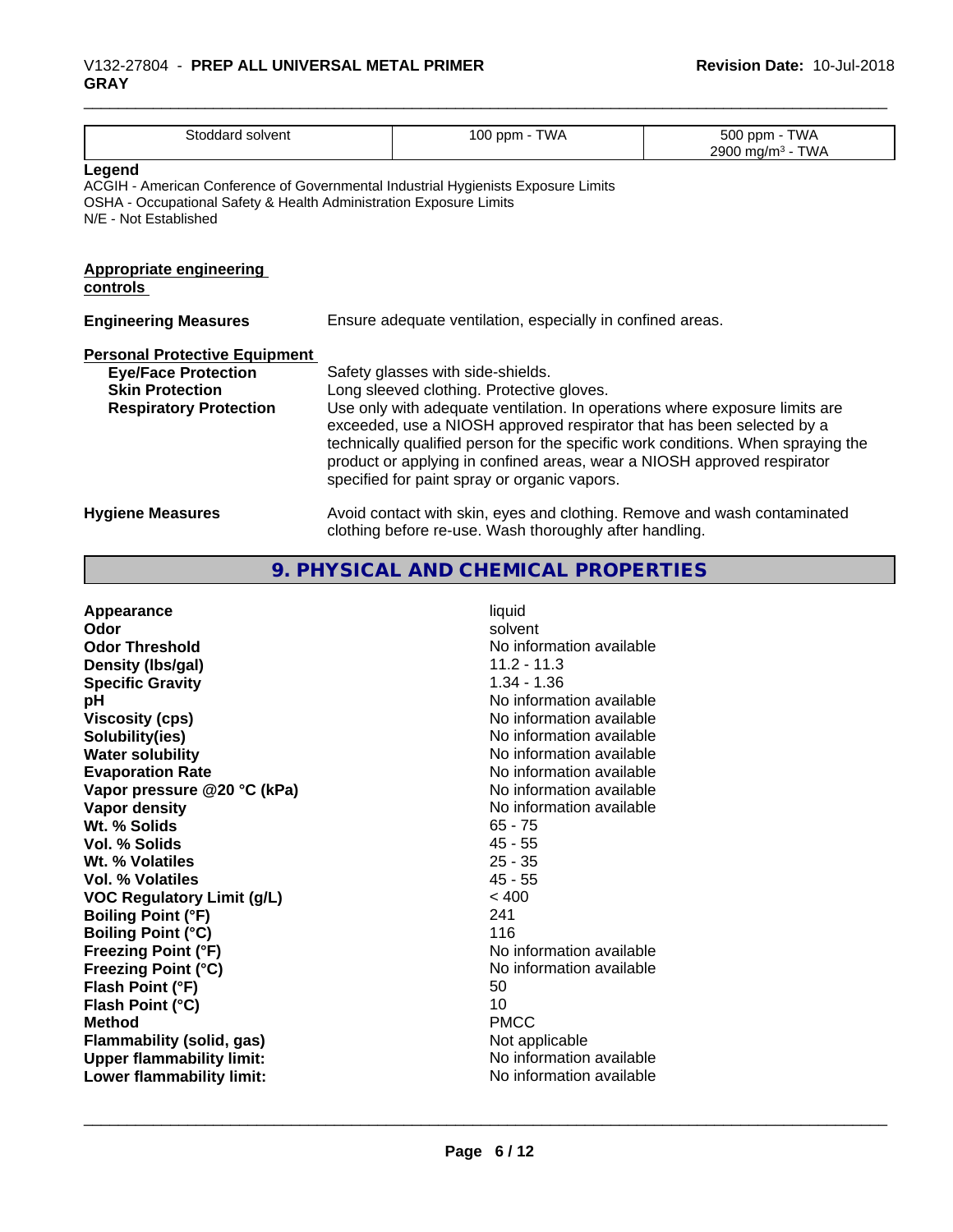**Autoignition Temperature (°F)**<br> **Autoignition Temperature (°C)**<br> **Autoignition Temperature (°C)**<br> **Autoignition Temperature (°C)** Autoignition **Temperature** (°C) Mo information available<br>Decomposition **Temperature** (°F) No information available **Decomposition Temperature (°F)**<br> **Decomposition Temperature (°C)**<br>
No information available<br>
No information available **Decomposition Temperature**  $\hat{c}$ **<sup>o</sup>C**)<br>**Partition coefficient** 

**No information available** 

# **10. STABILITY AND REACTIVITY**

| <b>Reactivity</b>                       | No data available                                                                                                         |
|-----------------------------------------|---------------------------------------------------------------------------------------------------------------------------|
| <b>Chemical Stability</b>               | Stable under normal conditions. Hazardous polymerisation<br>does not occur.                                               |
| <b>Conditions to avoid</b>              | Keep away from open flames, hot surfaces, static<br>electricity and sources of ignition. Sparks. Elevated<br>temperature. |
| <b>Incompatible Materials</b>           | Incompatible with strong acids and bases and strong<br>oxidizing agents.                                                  |
| <b>Hazardous Decomposition Products</b> | Thermal decomposition can lead to release of irritating<br>gases and vapors.                                              |
|                                         | Albana - Albana and an albana Help and albana                                                                             |

**Possibility of hazardous reactions** None under normal conditions of use.

**11. TOXICOLOGICAL INFORMATION**

| <b>Product Information</b>               |                                                                                                                                                                                                                                                               |
|------------------------------------------|---------------------------------------------------------------------------------------------------------------------------------------------------------------------------------------------------------------------------------------------------------------|
| Information on likely routes of exposure |                                                                                                                                                                                                                                                               |
| <b>Principal Routes of Exposure</b>      | Eye contact, skin contact and inhalation.                                                                                                                                                                                                                     |
| <b>Acute Toxicity</b>                    |                                                                                                                                                                                                                                                               |
| <b>Product Information</b>               | Repeated or prolonged exposure to organic solvents may lead to permanent brain<br>and nervous system damage. Intentional misuse by deliberately concentrating and<br>inhaling vapors may be harmful or fatal.                                                 |
|                                          | Symptoms related to the physical, chemical and toxicological characteristics                                                                                                                                                                                  |
| <b>Symptoms</b>                          | No information available                                                                                                                                                                                                                                      |
|                                          | Delayed and immediate effects as well as chronic effects from short and long-term exposure                                                                                                                                                                    |
| Eye contact                              | Contact with eyes may cause irritation.                                                                                                                                                                                                                       |
| <b>Skin contact</b>                      | May cause skin irritation and/or dermatitis. Prolonged skin contact may defat the<br>skin and produce dermatitis.                                                                                                                                             |
| Ingestion                                | Harmful if swallowed. Ingestion may cause irritation to mucous membranes. Small<br>amounts of this product aspirated into the respiratory system during ingestion or<br>vomiting may cause mild to severe pulmonary injury, possibly progressing to<br>death. |
| <b>Inhalation</b>                        | Harmful by inhalation. High vapor / aerosol concentrations are irritating to the                                                                                                                                                                              |
|                                          |                                                                                                                                                                                                                                                               |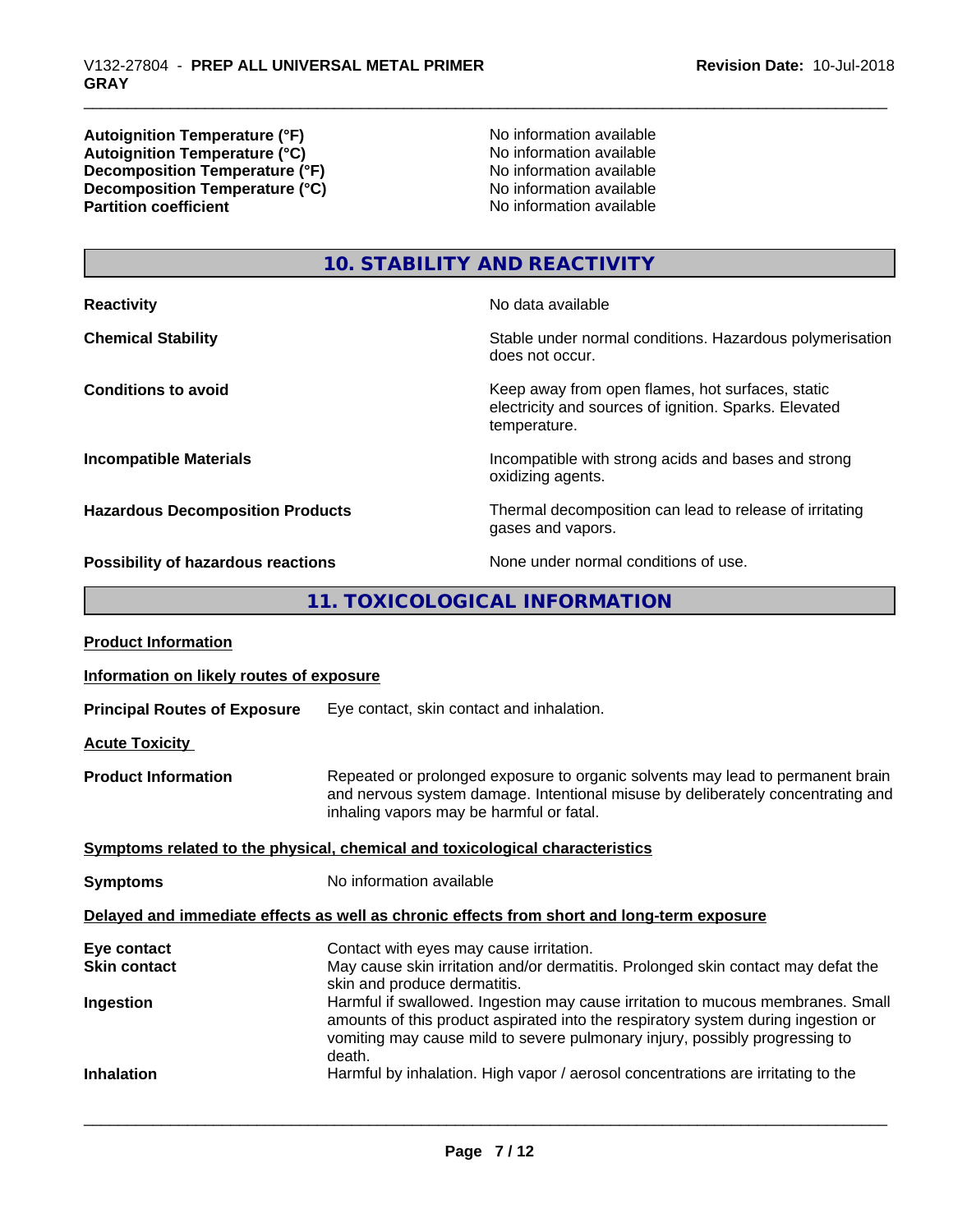|                                 | unconsciousness, and other central nervous system effects.                        |
|---------------------------------|-----------------------------------------------------------------------------------|
| <b>Sensitization</b>            | May cause an allergic skin reaction                                               |
| <b>Neurological Effects</b>     | No information available.                                                         |
| <b>Mutagenic Effects</b>        | No information available.                                                         |
| <b>Reproductive Effects</b>     | No information available.                                                         |
| <b>Developmental Effects</b>    | No information available.                                                         |
| <b>Target organ effects</b>     | No information available.                                                         |
| <b>STOT - repeated exposure</b> | Causes damage to organs through prolonged or repeated exposure if inhaled.        |
|                                 | Causes damage to organs through prolonged or repeated exposure.                   |
| <b>STOT - single exposure</b>   | May cause disorder and damage to the. Respiratory system.                         |
| Other adverse effects           | No information available.                                                         |
| <b>Aspiration Hazard</b>        | May be harmful if swallowed and enters airways. Small amounts of this product     |
|                                 | aspirated into the respiratory system during ingestion or vomiting may cause mild |
|                                 | to severe pulmonary injury, possibly progressing to death.                        |

eyes, nose, throat and lungs and may cause headaches, dizziness, drowsiness,

#### **Numerical measures of toxicity**

#### **The following values are calculated based on chapter 3.1 of the GHS document**

| <b>ATEmix (oral)</b>                 | $2015$ mg/kg |
|--------------------------------------|--------------|
| <b>ATEmix (dermal)</b>               | 8799 mg/ka   |
| <b>ATEmix (inhalation-dust/mist)</b> | 16.1 mg/L    |

#### **Acute Toxicity Component Information**

Silica, crystalline LD50 Oral: 500 mg/kg (Rat) Xylene LD50 Oral: 4300 mg/kg (Rat) LD50 Dermal: > 1700 mg/kg (Rabbit) LC50 Inhalation (Vapor): 5000 ppm (Rat, 4 hr.) Petroleum ether LC50 Inhalation (Vapor): 3400 ppm (Rat, 4 hr.) Distillates, petroleum, hydrotreated light LD50 Oral: > 5,000 mg/kg (Rat) LD50 Dermal: > 3,000 mg/kg (Rabbit) Titanium dioxide LD50 Oral: > 10000 mg/kg (Rat) Ethyl benzene LD50 Oral: mg/kg (Rat) LD50 Dermal: > mg/kg (Rabbit) LC50 Inhalation (Vapor): mg/m<sup>3</sup> (Rat, 2 hr.) Stoddard solvent LD50 Oral: > 5,000 mg/kg (Rat) LD50 Dermal: > 3160 mg/kg (Rabbit) LC50 Inhalation (Vapor): > 6.1 mg/L (Rat) Solvent naphtha, petroleum, light aromatic LD50 Oral: 8400 mg/kg (Rat) Methyl ethyl ketoxime LD50 Oral: 930 mg/kg (Rat) LD50 Dermal: 200 µL/kg (Rabbit)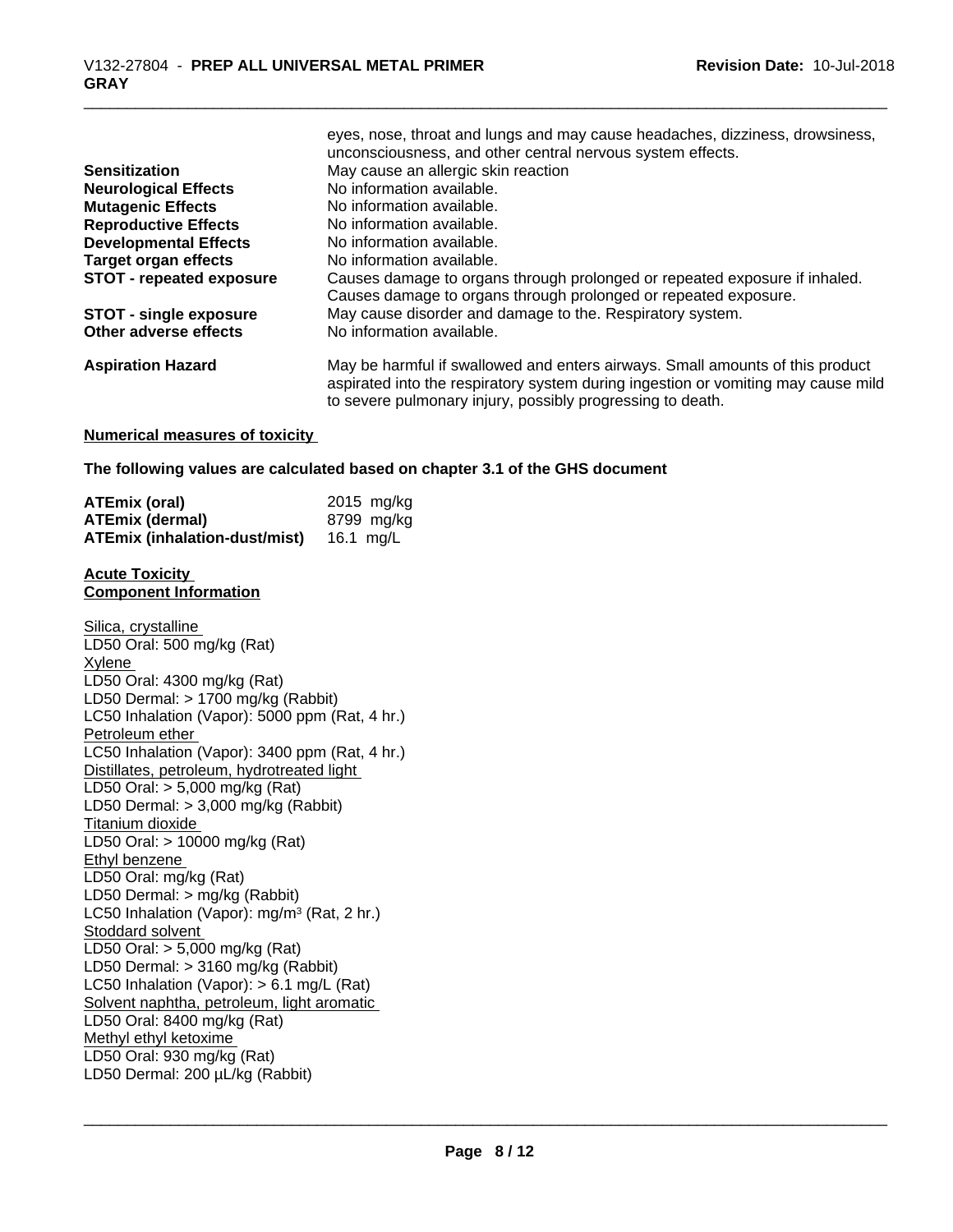#### LC50 Inhalation (Vapor): > 4.8 mg/L (Rat)

#### **Carcinogenicity**

*The information below indicateswhether each agency has listed any ingredient as a carcinogen:.*

| <b>Chemical name</b> | <b>IARC</b>         | <b>NTP</b>  | <b>OSHA</b> |
|----------------------|---------------------|-------------|-------------|
|                      | - Human Carcinogen  | Known Human | Listed      |
| Silica, crystalline  |                     | Carcinogen  |             |
|                      | 2B - Possible Human |             | Listed      |
| Titanium dioxide     | Carcinogen          |             |             |
|                      | 2B - Possible Human |             | Listed      |
| <b>Ethyl benzene</b> | Carcinogen          |             |             |

• Crystalline Silica has been determined to be carcinogenic to humans by IARC (1) when in respirable form. Risk of cancer depends on duration and level of inhalation exposure to spray mist or dust from sanding the dried paint.

• Although IARC has classified titanium dioxide as possibly carcinogenic to humans (2B), their summary concludes: "No significant exposure to titanium dioxide is thought to occur during the use of products in which titanium dioxide is bound to other materials, such as paint."

#### **Legend**

IARC - International Agency for Research on Cancer NTP - National Toxicity Program OSHA - Occupational Safety & Health Administration

**12. ECOLOGICAL INFORMATION**

## **Ecotoxicity Effects**

The environmental impact of this product has not been fully investigated.

## **Product Information**

# **Acute Toxicity to Fish**

No information available

#### **Acute Toxicity to Aquatic Invertebrates**

No information available

## **Acute Toxicity to Aquatic Plants**

No information available

## **Persistence / Degradability**

No information available.

## **Bioaccumulation**

No information available.

## **Mobility in Environmental Media**

No information available.

# **Ozone**

Not applicable

# **Component Information**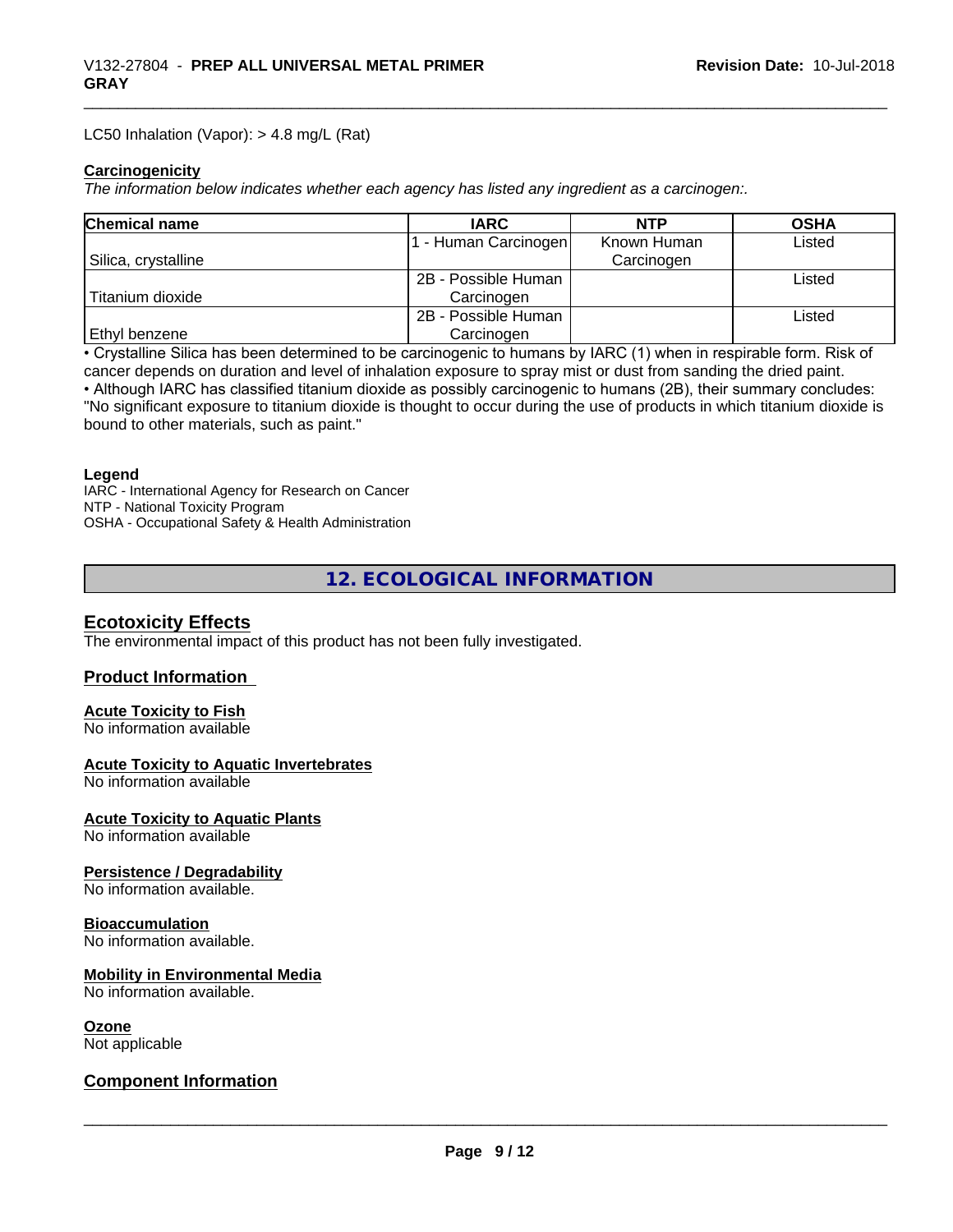#### **Acute Toxicity to Fish**

Xylene LC50: 13.5 mg/L (Rainbow Trout - 96 hr.) Titanium dioxide  $LCS0: > 1000$  mg/L (Fathead Minnow - 96 hr.) Ethyl benzene LC50: 12.1 mg/L (Fathead Minnow - 96 hr.) Methyl ethyl ketoxime LC50: 48 mg/L (Bluegill sunfish - 96 hr.)

## **Acute Toxicity to Aquatic Invertebrates**

Ethyl benzene EC50: 1.8 mg/L (Daphnia magna - 48 hr.) Methyl ethyl ketoxime EC50: 750 mg/L (Daphnia magna - 48 hr.)

#### **Acute Toxicity to Aquatic Plants**

Ethyl benzene EC50: 4.6 mg/L (Green algae (Scenedesmus subspicatus), 72 hrs.)

|                                                                                                    | 13. DISPOSAL CONSIDERATIONS                                                                                                                                                                                               |  |
|----------------------------------------------------------------------------------------------------|---------------------------------------------------------------------------------------------------------------------------------------------------------------------------------------------------------------------------|--|
| <b>Waste Disposal Method</b>                                                                       | Dispose of in accordance with federal, state, and local regulations. Local<br>requirements may vary, consult your sanitation department or state-designated<br>environmental protection agency for more disposal options. |  |
| <b>Empty Container Warning</b>                                                                     | Emptied containers may retain product residue. Follow label warnings even after<br>container is emptied. Residual vapors may explode on ignition.                                                                         |  |
|                                                                                                    | 14. TRANSPORT INFORMATION                                                                                                                                                                                                 |  |
| <b>DOT</b><br><b>Proper Shipping Name</b><br><b>Hazard class</b><br>UN-No.<br><b>Packing Group</b> | <b>PAINT</b><br>3<br>UN1263<br>Ш                                                                                                                                                                                          |  |
| <b>Description</b>                                                                                 | UN1263, PAINT, 3, II                                                                                                                                                                                                      |  |

# **ICAO / IATA** Contact the preparer for further information.

**IMDG / IMO** Contact the preparer for further information.

# **15. REGULATORY INFORMATION**

**International Inventories**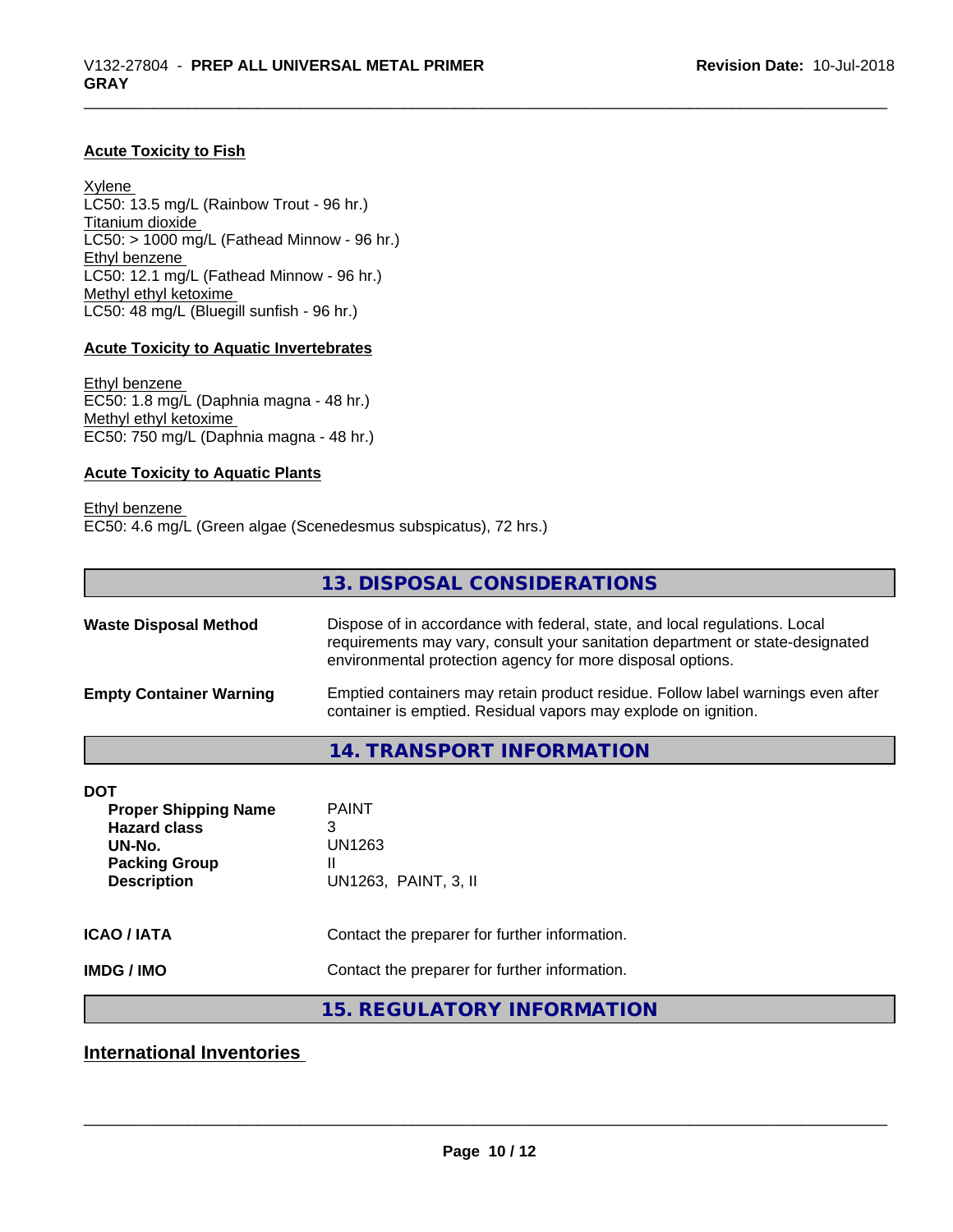| <b>TSCA: United States</b> | Yes - All components are listed or exempt. |
|----------------------------|--------------------------------------------|
| <b>DSL: Canada</b>         | Yes - All components are listed or exempt. |

## **Federal Regulations**

| SARA 311/312 hazardous categorization |     |  |
|---------------------------------------|-----|--|
| Acute health hazard                   | Yes |  |
| Chronic Health Hazard                 | Yes |  |
| Fire hazard                           | Yes |  |
| Sudden release of pressure hazard     | Nο  |  |
| <b>Reactive Hazard</b>                | No  |  |

#### **SARA 313**

Section 313 of Title III of the Superfund Amendments and Reauthorization Act of 1986 (SARA). This product contains a chemical or chemicals which are subject to the reporting requirements of the Act and Title 40 of the Code of Federal Regulations, Part 372:

| <b>Chemical name</b> | <b>CAS No.</b> | Weight-% | <b>CERCLA/SARA 313</b><br>(de minimis concentration) |
|----------------------|----------------|----------|------------------------------------------------------|
| Xvlene               | 1330-20-7      | 10       |                                                      |
| Ethyl benzene        | 100-41-4       |          |                                                      |

#### **Clean Air Act,Section 112 Hazardous Air Pollutants (HAPs) (see 40 CFR 61)** This product contains the following HAPs:

| <b>Chemical name</b> | CAS No.   | Weight-% | <b>Hazardous Air Pollutant</b><br>(HAP) |
|----------------------|-----------|----------|-----------------------------------------|
| Xvlene               | 1330-20-7 | 10       | ∟isted                                  |
| Ethyl benzene        | 100-41-4  |          | ∟isted                                  |

# **US State Regulations**

## **California Proposition 65**

**A WARNING:** Cancer and Reproductive Harm– www.P65warnings.ca.gov

#### **State Right-to-Know**

| <b>Chemical name</b> | <b>Massachusetts</b> | <b>New Jersey</b> | Pennsylvania |
|----------------------|----------------------|-------------------|--------------|
| Silica, crystalline  |                      |                   |              |
| Talc                 |                      |                   |              |
| Xvlene               |                      |                   |              |
| Petroleum ether      |                      |                   |              |
| Titanium dioxide     |                      |                   |              |
| Ethyl benzene        |                      |                   |              |
| Stoddard solvent     |                      |                   |              |

## **Legend**

X - Listed